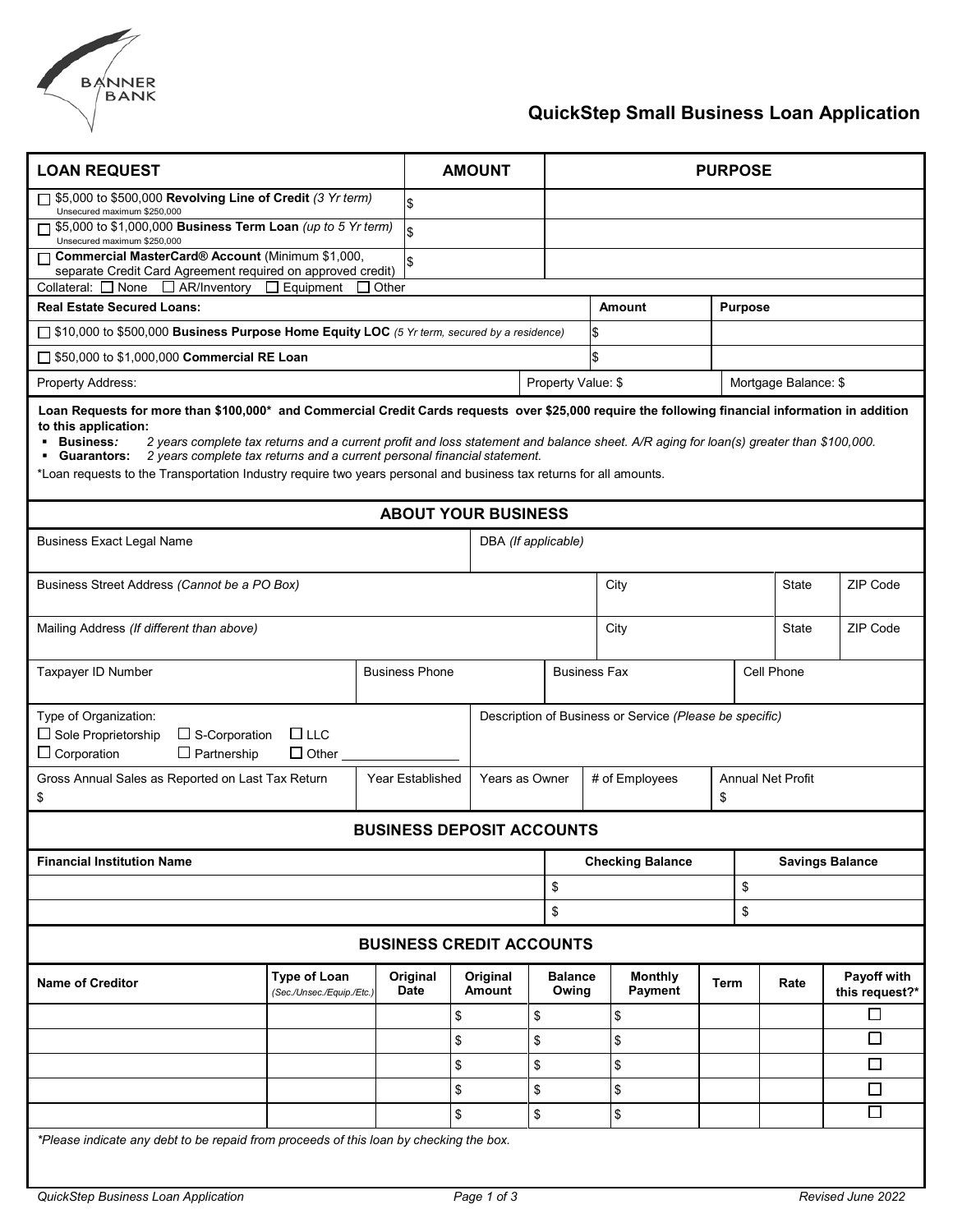

## **QuickStep Small Business Loan Application**

| List all Owners with at least 20% ownership in the company plus any guarantors. Complete additional application if more than two Owners or Guarantors.                                                                                                                                |                                   |    |                                   | <b>OWNER(S)/GUARANTOR INFORMATION</b> |                                                    |            |          |          |  |
|---------------------------------------------------------------------------------------------------------------------------------------------------------------------------------------------------------------------------------------------------------------------------------------|-----------------------------------|----|-----------------------------------|---------------------------------------|----------------------------------------------------|------------|----------|----------|--|
| <b>OWNER/GUARANTOR #1:</b>                                                                                                                                                                                                                                                            |                                   |    |                                   |                                       |                                                    |            |          |          |  |
| First, MI, Last Name                                                                                                                                                                                                                                                                  |                                   |    | Social Security #                 | Date of Birth<br>% Ownership          |                                                    | Home Phone |          |          |  |
| □ Rent \$<br>/month<br>□ Own \$_____________/month                                                                                                                                                                                                                                    | <b>Physical Address</b>           |    |                                   |                                       | City                                               |            | State    | ZIP Code |  |
| Time at Current Address<br>yrs_________mos                                                                                                                                                                                                                                            | <b>Mailing Address</b>            |    |                                   |                                       | City                                               |            | State    | ZIP Code |  |
| Personal Income Summary:<br>\$<br>Total income* reported on your most recent IRS Personal Tax Return (IRS 1040 line 9).<br>*Alimony, child support, separate maintenance income need not be revealed if you do not wish to have it considered as a basis for repaying this obligation |                                   |    |                                   |                                       |                                                    |            |          |          |  |
| <b>Personal Financial Summary:</b>                                                                                                                                                                                                                                                    |                                   |    |                                   |                                       |                                                    |            | \$       |          |  |
|                                                                                                                                                                                                                                                                                       | Cash, Savings, CDs, Stocks, Bonds |    | \$                                |                                       | <b>Vehicle Loans</b><br>Credit Card/Line of Credit |            |          |          |  |
| <b>Retirement Accounts</b>                                                                                                                                                                                                                                                            |                                   | \$ |                                   |                                       | \$<br>\$                                           |            |          |          |  |
| Value of Home                                                                                                                                                                                                                                                                         |                                   | \$ |                                   | <b>Other Personal Loans</b>           |                                                    |            |          |          |  |
| <b>Other Real Estate</b>                                                                                                                                                                                                                                                              | \$                                |    |                                   | Home Loan<br>Other RE Loan(s)         |                                                    |            | \$<br>\$ |          |  |
| Value of Business                                                                                                                                                                                                                                                                     |                                   | \$ |                                   | <b>Other Personal Liabilities</b>     |                                                    |            |          | \$       |  |
| Value of Auto(s) & Equipment<br><b>Total Assets</b>                                                                                                                                                                                                                                   | \$<br>\$                          |    |                                   | <b>Total Liabilities</b>              |                                                    |            |          | \$       |  |
|                                                                                                                                                                                                                                                                                       | 0.00                              |    |                                   |                                       |                                                    |            | 0.00     |          |  |
| <b>OWNER/GUARANTOR #2:</b>                                                                                                                                                                                                                                                            |                                   |    |                                   |                                       |                                                    |            |          |          |  |
| First, MI, Last Name                                                                                                                                                                                                                                                                  | Social Security #                 |    |                                   | % Ownership<br>Date of Birth          |                                                    | Home Phone |          |          |  |
| $\Box$ Rent \$<br>/month<br>□ Own \$_____________/month                                                                                                                                                                                                                               | <b>Physical Address</b>           |    |                                   |                                       | City                                               |            | State    | ZIP Code |  |
| Time at Current Address<br>mos<br>yrs___                                                                                                                                                                                                                                              | <b>Mailing Address</b>            |    |                                   |                                       | City                                               |            | State    | ZIP Code |  |
| Personal Income Summary:<br>Total income* reported on your most recent IRS Personal Tax Return (IRS 1040 line 9).<br>\$<br>*Alimony, child support, separate maintenance income need not be revealed if you do not wish to have it considered as a basis for repaying this obligation |                                   |    |                                   |                                       |                                                    |            |          |          |  |
| <b>Personal Financial Summary:</b>                                                                                                                                                                                                                                                    |                                   |    |                                   |                                       |                                                    |            |          |          |  |
| Cash, Savings, CDs, Stocks, Bonds                                                                                                                                                                                                                                                     | \$<br>Vehicle Loans               |    |                                   |                                       |                                                    | \$         |          |          |  |
| <b>Retirement Accounts</b>                                                                                                                                                                                                                                                            |                                   | \$ |                                   | Credit Card/Line of Credit            | \$                                                 |            |          |          |  |
| Value of Home                                                                                                                                                                                                                                                                         |                                   | \$ |                                   | <b>Other Personal Loans</b>           | \$                                                 |            |          |          |  |
| <b>Other Real Estate</b>                                                                                                                                                                                                                                                              |                                   | \$ |                                   | Home Loan                             |                                                    |            |          | \$       |  |
| Value of Business                                                                                                                                                                                                                                                                     | \$                                |    | Other RE Loan(s)                  |                                       |                                                    |            | \$       |          |  |
|                                                                                                                                                                                                                                                                                       | \$                                |    | <b>Other Personal Liabilities</b> |                                       |                                                    |            | \$       |          |  |
| Value of Auto(s) & Equipment                                                                                                                                                                                                                                                          |                                   |    |                                   |                                       |                                                    |            |          |          |  |